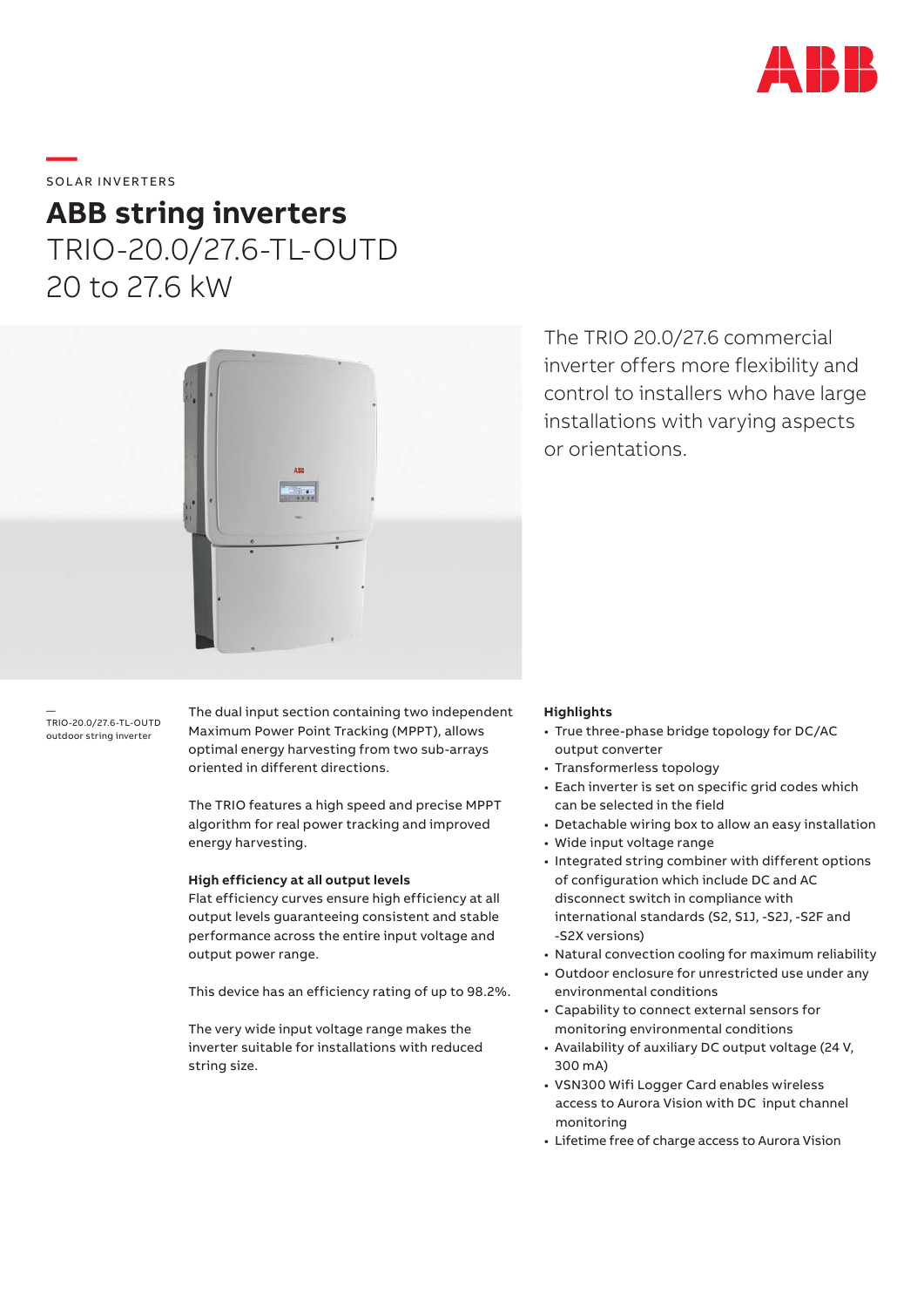# **— ABB string inverters** TRIO-20.0/27.6-TL-OUTD 20 to 27.6 kW

### **Technical data and types**

**—**

| Type code                                                                      | <b>TRIO-20.0-TL-OUTD</b>                                                                                                            | <b>TRIO-27.6-TL-OUTD</b>                                                                     |  |
|--------------------------------------------------------------------------------|-------------------------------------------------------------------------------------------------------------------------------------|----------------------------------------------------------------------------------------------|--|
| Input side                                                                     |                                                                                                                                     |                                                                                              |  |
| Absolute maximum DC input voltage (V <sub>max,abs</sub> )                      | 1000 V                                                                                                                              |                                                                                              |  |
| Start-up DC input voltage (V <sub>start</sub> )                                | 430 V (adj. 250500 V)                                                                                                               |                                                                                              |  |
| Operating DC input voltage range (VdcminVdcmax)                                | 0.7 x V <sub>start</sub> 950 V (min 200 V)                                                                                          |                                                                                              |  |
| Rated DC input voltage (Vdcr)                                                  |                                                                                                                                     | 620 V                                                                                        |  |
| Rated DC input power (Pdcr)                                                    | 20750W                                                                                                                              | 28600W                                                                                       |  |
| Number of independent MPPT                                                     | 2                                                                                                                                   |                                                                                              |  |
| Maximum DC input power for each MPPT (PMPPTmax)                                | 12000W                                                                                                                              | 16000W                                                                                       |  |
| DC input voltage range with parallel configuration of MPPT                     | 440800 V                                                                                                                            | 500800 V                                                                                     |  |
| at P <sub>acr</sub><br>DC power limitation with parallel configuration of MPPT |                                                                                                                                     |                                                                                              |  |
|                                                                                | Linear derating from max to null [800 V≤V <sub>MPPT</sub> ≤950 V]<br>12000 W [480 V≤VMPPT≤800 V]<br>16000 W [500 V≤VMPPT≤800 V]     |                                                                                              |  |
| DC power limitation for each MPPT with independent                             | the other channel: Pdcr-12000 W                                                                                                     | the other channel: Pdcr-16000 W                                                              |  |
| configuration of MPPT at Pacr, max unbalance example                           | [350 V≤V <sub>MPPT</sub> ≤800 V]                                                                                                    | [400 V≤V <sub>MPPT≤</sub> 800 V]                                                             |  |
| Maximum DC input current (Idcmax) / for each MPPT (IMPPTmax)                   | 50.0 A / 25.0 A                                                                                                                     | 64.0 A / 32.0 A                                                                              |  |
| Maximum input short circuit current for each MPPT                              | 30.0 A                                                                                                                              | 40.0 A                                                                                       |  |
| Number of DC input pairs for each MPPT                                         |                                                                                                                                     | 1 (4 in -S2X, -S2F, -S1J, -S2J versions) 1 (5 in -S2X and -S2F versions, 4 in -S1J and -S2J) |  |
| DC connection type                                                             | PV quick fit connector <sup>3)</sup> / Screw terminal block on Standard and -S2 versions                                            |                                                                                              |  |
| Input protection                                                               |                                                                                                                                     |                                                                                              |  |
| Reverse polarity protection                                                    |                                                                                                                                     | Yes, from limited current source                                                             |  |
| Input over voltage protection for each MPPT - varistor                         |                                                                                                                                     | Yes, 4                                                                                       |  |
| Input over voltage protection for each MPPT - plug In                          | $-S2X: Type 2;$                                                                                                                     |                                                                                              |  |
| modular surge arrester (-S2X, -S1J and -S2J versions)                          | -S1J, -S1J: Type 1+2                                                                                                                |                                                                                              |  |
| Photovoltaic array isolation control                                           | According to local standard                                                                                                         |                                                                                              |  |
| DC switch rating for each MPPT (version with DC switch)                        | 40 A / 1000 V                                                                                                                       |                                                                                              |  |
| Fuse rating (versions with fuses)                                              | 15 A / 1000 V                                                                                                                       |                                                                                              |  |
| <b>Output side</b>                                                             |                                                                                                                                     |                                                                                              |  |
| AC grid connection type                                                        | Three-phase 3W+PE or 4W+PE                                                                                                          |                                                                                              |  |
| Rated AC power (Pacr @coso=1)                                                  | 20000W                                                                                                                              | 27600W                                                                                       |  |
| Maximum AC output power (Pacmax @coso=1)                                       | 22000 W <sup>4)</sup>                                                                                                               | 30000 W <sup>5)</sup>                                                                        |  |
| Maximum apparent power (S <sub>max</sub> )                                     | 30670 VA 6)<br>22200 VA 6)                                                                                                          |                                                                                              |  |
| Rated AC grid voltage (V <sub>ac,r</sub> )                                     | 400 V                                                                                                                               |                                                                                              |  |
| AC voltage range                                                               | 320480 V <sup>1)</sup><br>33.0 A<br>45.0 A                                                                                          |                                                                                              |  |
| Maximum AC output current (Iac,max)<br>Contributory fault current              |                                                                                                                                     |                                                                                              |  |
| Rated output frequency (fr)                                                    |                                                                                                                                     | 35.0 A<br>46.0A                                                                              |  |
|                                                                                | 50 Hz / 60 Hz                                                                                                                       |                                                                                              |  |
| Output frequency range (f <sub>min</sub> f <sub>max</sub> )                    | 4753 Hz / 5763 Hz <sup>2)</sup><br>> 0.995, adj. ± 0.9 with Pacr = 20.0 kW,<br>> 0.995, adj. ± 0.9 with P <sub>acr</sub> = 27.6 kW, |                                                                                              |  |
| Nominal power factor and adjustable range                                      | $±$ 0.8 with max 22.2 kVA                                                                                                           | ± 0.8 with max 30 kVA                                                                        |  |
| Total current harmonic distortion                                              | $< 3\%$                                                                                                                             |                                                                                              |  |
| AC connection type                                                             | Screw terminal block, cable gland PG36                                                                                              |                                                                                              |  |
| <b>Output protection</b>                                                       |                                                                                                                                     |                                                                                              |  |
| Anti-islanding protection                                                      | According to local standard                                                                                                         |                                                                                              |  |
| Maximum external AC overcurrent protection                                     | 50.0 A                                                                                                                              | 63.0 A                                                                                       |  |
| Output overvoltage protection - varistor                                       | $\overline{4}$                                                                                                                      |                                                                                              |  |
| Output overvoltage protection - plug in modular surge                          | 4 (Type 2)                                                                                                                          |                                                                                              |  |
| arrester (-S2X version)                                                        |                                                                                                                                     |                                                                                              |  |
| <b>Operating performance</b>                                                   |                                                                                                                                     |                                                                                              |  |
| Maximum efficiency (nmax)                                                      | 98.2%                                                                                                                               |                                                                                              |  |
| Weighted efficiency (EURO/CEC)                                                 | 98.0% / 98.0%                                                                                                                       |                                                                                              |  |
| Feed in power threshold                                                        | 40 W                                                                                                                                |                                                                                              |  |
| Night consumption                                                              | 0.6 W                                                                                                                               |                                                                                              |  |
| Communication                                                                  |                                                                                                                                     |                                                                                              |  |
| Wired local monitoring                                                         | PVI-USB-RS232_485 (opt.)                                                                                                            |                                                                                              |  |
| Remote monitoring                                                              | VSN300 Wifi Logger Card (opt.), VSN700 Data Logger (opt.)                                                                           |                                                                                              |  |
| Wireless local monitoring                                                      | VSN300 Wifi Logger Card (opt.)                                                                                                      |                                                                                              |  |
| User interface                                                                 | Graphic display                                                                                                                     |                                                                                              |  |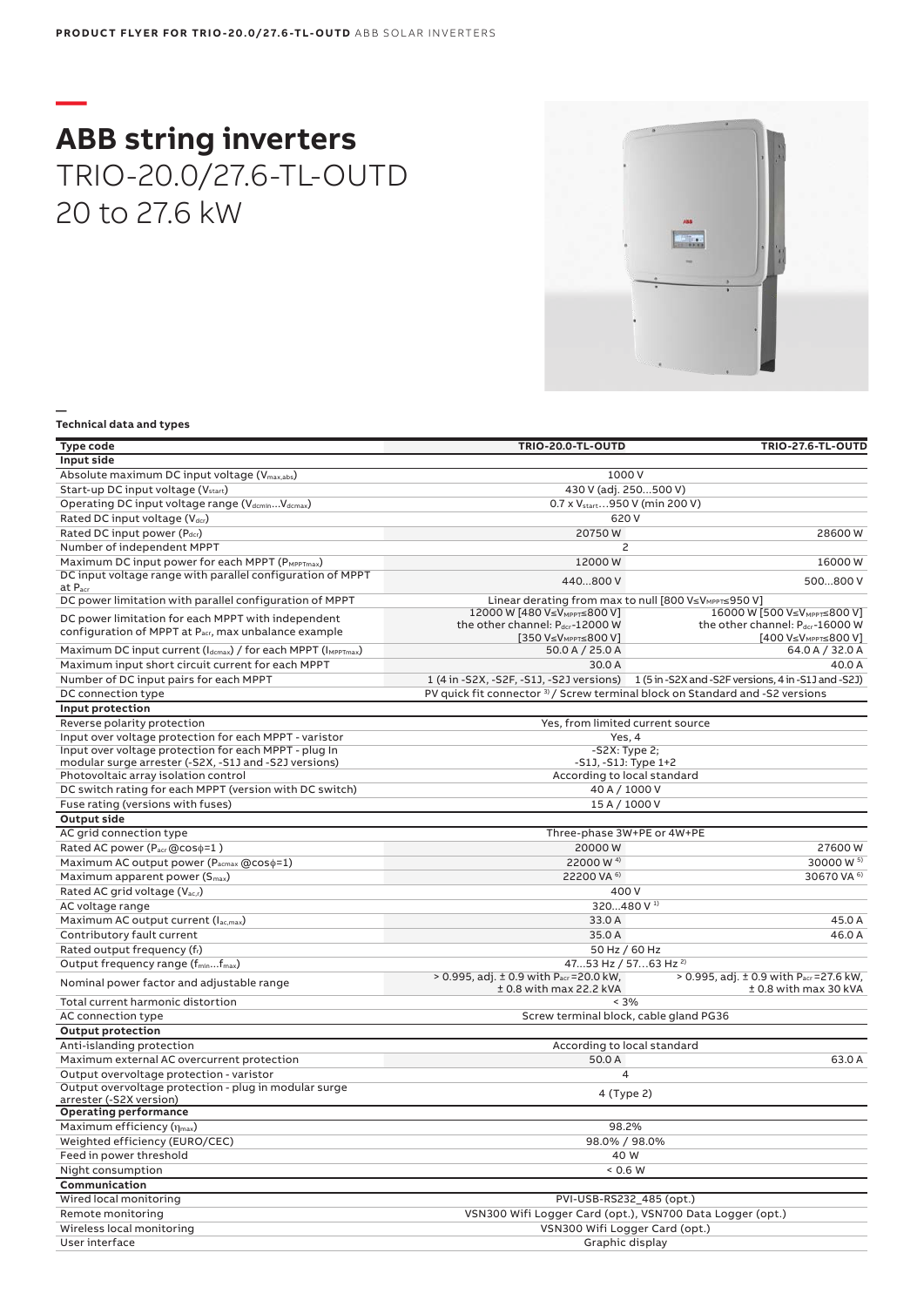# **ABB TRIO-20.0/27.6-TL-OUTD string inverter block diagram**



### **Technical data and types**

**—**

| <b>Type code</b>                                             | <b>TRIO-20.0-TL-OUTD</b>                                                                                                                                                                                                                       | <b>TRIO-27.6-TL-OUTD</b>                 |
|--------------------------------------------------------------|------------------------------------------------------------------------------------------------------------------------------------------------------------------------------------------------------------------------------------------------|------------------------------------------|
| Environmental                                                |                                                                                                                                                                                                                                                |                                          |
| Ambient temperature range                                    | -25+60°C /-13140°F with derating above $45^{\circ}$ C/113°F                                                                                                                                                                                    |                                          |
| Relative humidity                                            | 0100% condensing                                                                                                                                                                                                                               |                                          |
| Sound pressure level, typical                                | 50 dBA @ 1 m                                                                                                                                                                                                                                   |                                          |
| Maximum operating altitude without derating                  | 2000 m / 6560 ft                                                                                                                                                                                                                               |                                          |
| Physical                                                     |                                                                                                                                                                                                                                                |                                          |
| Environmental protection rating                              | <b>IP65</b>                                                                                                                                                                                                                                    |                                          |
| Cooling                                                      | Natural                                                                                                                                                                                                                                        |                                          |
| Dimension (H x W x D)                                        | 1061 mm x 702 mm x 292 mm / 41.7" x 27.6" x 11.5"                                                                                                                                                                                              |                                          |
| Weight                                                       | < 70.0 kg / 154.3 lbs (Standard version)                                                                                                                                                                                                       | < 75.0 kg / 165.4 lbs (Standard version) |
| Mounting system                                              | Wall bracket                                                                                                                                                                                                                                   |                                          |
| Safety                                                       |                                                                                                                                                                                                                                                |                                          |
| <b>Isolation level</b>                                       | Transformerless                                                                                                                                                                                                                                |                                          |
| Marking                                                      | CE (50 Hz only), RCM                                                                                                                                                                                                                           |                                          |
| Safety and EMC standard                                      | EN 50178, IEC/EN 62109-1, IEC/EN 62109-2, AS/NZS 3100, AS/NZS 60950.1,<br>EN 61000-6-2, EN 61000-6-3, EN 61000-3-11, EN 61000-3-12                                                                                                             |                                          |
| Grid standard (check your sales channel for availability)    | CEI 0-21, CEI 0-16, DIN V VDE V 0126-1-1, VDE-AR-N 4105, G59/3, C10/11,<br>EN 50438 (not for all national appendices), RD 1699, RD 413, RD 661, P.O. 12.3, AS 4777,<br>BDEW, NRS-097-2-1, MEA, IEC 61727, IEC 62116, Ordinul 30/2013, VFR 2014 |                                          |
| Available products variants                                  |                                                                                                                                                                                                                                                |                                          |
| Standard                                                     | TRIO-20.0-TL-OUTD-400                                                                                                                                                                                                                          | TRIO-27.6-TL-OUTD-400                    |
| With DC+AC switch                                            | TRIO-20.0-TL-OUTD-S2-400                                                                                                                                                                                                                       | TRIO-27.6-TL-OUTD-S2-400                 |
| With DC+AC switch and fuse                                   | TRIO-20.0-TL-OUTD-S2F-400                                                                                                                                                                                                                      | TRIO-27.6-TL-OUTD-S2F-400                |
| With DC+AC switch, fuse and surge arrester                   | TRIO-20.0-TL-OUTD-S2X-400                                                                                                                                                                                                                      | TRIO-27.6-TL-OUTD-S2X-400                |
| With DC+AC switch, fuse and 1 DC surge arrester Type 1 + 2   | TRIO-20.0-TL-OUTD-S1J-400                                                                                                                                                                                                                      | TRIO-27.6-TL-OUTD-S1J-400                |
| With DC+AC switch, fuse and 2 DC surge arrester Type $1 + 2$ | TRIO-20.0-TL-OUTD-S2J-400                                                                                                                                                                                                                      | TRIO-27.6-TL-OUTD-S2J-400                |
|                                                              |                                                                                                                                                                                                                                                |                                          |

<sup>1)</sup> The AC voltage range may vary depending on specific country grid standard 2) The Frequency range may vary depending on specific country grid standard  $^{\rm 3)}$  Please refer to the document "String inverters – Product manual appendix" available at<br>www.abb.com/solarinverters for information on the quick-fit connector brand and model used in the inverter

4) Limited to 20000 W according to country specific regulations

<sup>5)</sup> Limited to 27600 W according to country specific regulations<br><sup>6)</sup> Due to country specific regulations this value can be limited to 22000VA/30000VA Remark. Features not specifically listed in the present data sheet are not included in the product